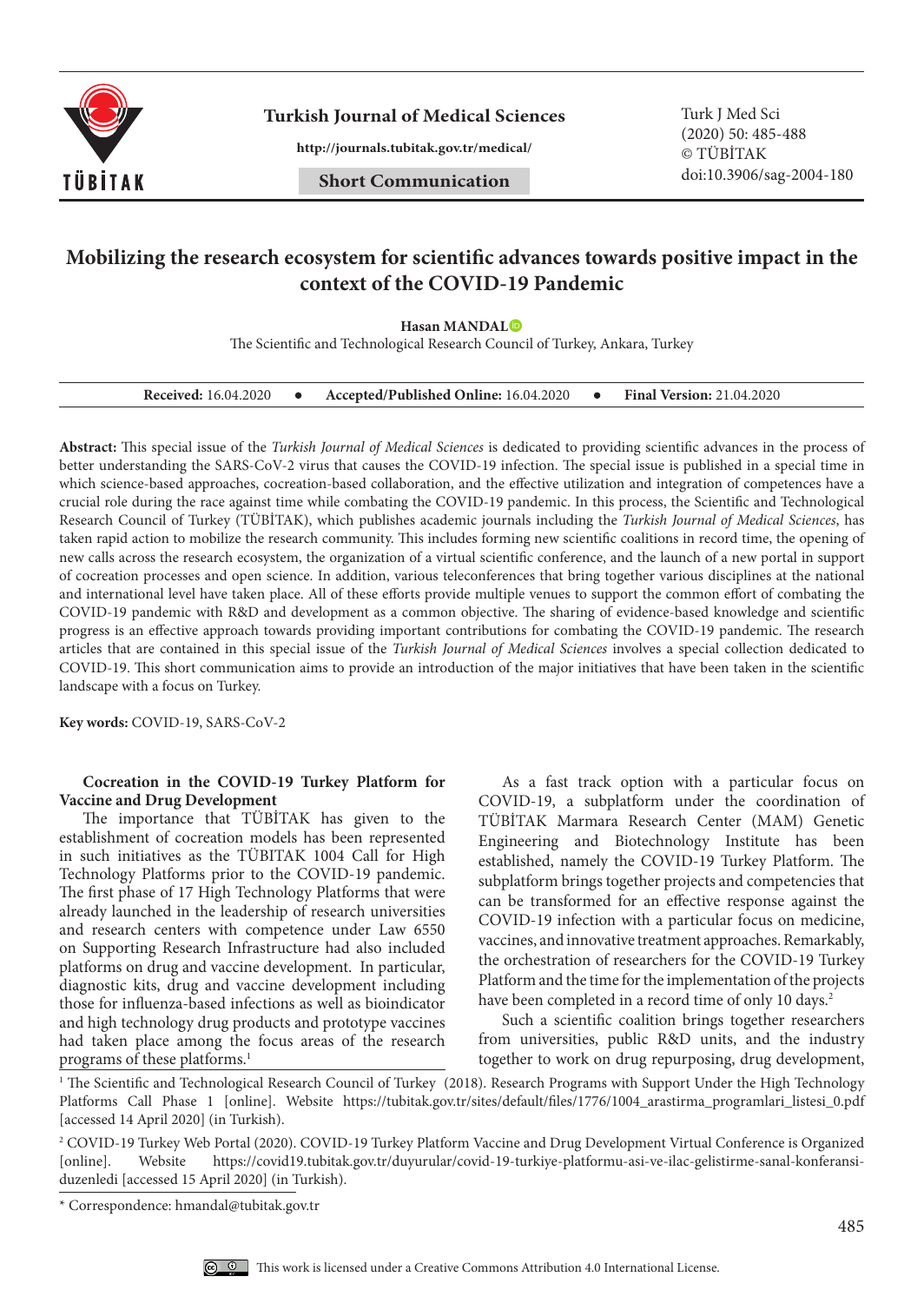innovative treatment approaches, and vaccine development against COVID-19. The platform currently involves 7 different vaccine and 8 different drug development projects where both chemical and biotechnological methods are applied. Multiple methods that have the potential of enabling an effective response in support of combating the COVID-19 infection are undertaken. For the grand goal of supporting an effective, science-based response to the COVID-19 pandemic, hundreds of researchers from 24 universities, 8 public R&D units, and 8 private sector firms are working diligently. There are currently 225 researchers with tasks in the platform of which 116 are from universities, 62 are from public R&D units, and 47 are from the private sector. Overall, the platform involves a total of 15 projects that are being supported for a duration of up to 9–12 months.

The Health Institutes of Turkey (TÜSEB) under the Ministry of Health is collaborating to support the clinical trials of platform developments. This collaboration will enable the projects that are supported under the COVID-19 Turkey Platform to be translated into new products and treatments.

Recent updates from the COVID-19 Turkey Platform can be summarized based on the following:

- In silico modeling studies of FDA approved or Turkey Pharmaceuticals and Medical Devices Agency (TITCK) licensed drugs are undertaken to determine drug repurposing candidates that are to be tested for COVID-19 treatments. These studies are initiated to test the effectiveness of such drugs and to test their effectiveness based on in vitro studies.

- Virus isolation for SARS-CoV-2 is accomplished in Turkey, first by the Head of the Department of Virology of Ankara University Faculty of Veterinary Medicine and Director of the Institute of Biotechnology who is responsible for the project "Development of Griffithin-Based Antiviral Approach for the COVID-19 and Investigation of its Effectiveness" under the COVID-19 Turkey Platform, with additional virus isolation results taking place.

- Important advances have been made for the application of convalescent plasma for critically ill COVID-19 patients. Studies at Acıbadem Labcell and İstanbul Medeniyet University have reached the final stage. Detection of donors and appropriate plasma donations are being checked. Transfusion to the patients will begin following the arrival of ELISA kits for the determination of plasma RT-QPCR and COVID-19 IgG/IgM titers.

- Together with İstanbul Medeniyet University, viral RNA is obtained from samples taken from patients and sequencing studies are initiated by TÜBİTAK MAM Genetic Engineering and Biotechnology Institute (GMBE). In the study, the SARS-CoV-2 virus genome that has been isolated by Ankara University is in the process of being sequenced.

- qPCR tests designed by TÜBİTAK MAM GMBE have been completed and validated by comparison with commercial kits. The institute is able to perform COVID-19 qPCR tests or screening when needed and this capability has been shared with the Ministry of Health.

- Neutralizing antibody library scans were initiated by obtaining RNA in the biosafety level BSL3 lab from blood from patients and healthy individuals in the development project of neutralizing antibodies against COVID-19. Collection of COVID-19 samples are ongoing.

# **COVID-19 Turkey Platform Vaccine and Medicine Development Virtual Meeting**

On April 2, 2020, The Ministry of Industry and Technology of the Republic of Turkey and TÜBİTAK organized "The COVID-19 Turkey Platform Vaccine and Medicine Development Virtual Meeting" that focused on drug repurposing, drug development, innovative treatment approaches, and vaccine development. In total, 14 speakers attended the meeting that was arranged in 3 sessions. The meeting was livestreamed online via YouTube, Twitter, and Facebook for the access of the public. The livestreaming received a very high interest with about 130,000 viewers.

The virtual conference included opening statements from the Minister of Industry and Technology and the President of TÜBİTAK. The opening remarks underlined the importance of science-based solutions based on cocreating together and achieving together within the research ecosystem. In particular, the first session of the virtual conference was held with a focus on "Drug-Repurposing and Drug Development," which was followed by the second session on "Convalescent Plasma and New Generation Treatment Methods." The third session included presentations on "Vaccines".<sup>3</sup>

### **A New Virtual Portal – The COVID-19 Turkey Web Portal**

TÜBİTAK recognizes the importance of utilizing virtual environments effectively in the process of combating COVID-19. For this reason, a first-of-itskind web portal was established that includes scientific developments regarding COVID-19 as well as a clear and transparent reporting of daily statistics (Figure). The virtual scientific portal is established by the Ministry of

<sup>3</sup> COVID-19 Turkey Web Portal (2020). COVID-19 Turkey Platform Vaccine and Drug Development Virtual Conference [online]. Website https://covid19.tubitak.gov.tr/duyurular/covid-19-turkiye-platformu-asi-ve-ilac-gelistirme-sanal-konferansi [accessed 15 April 2020] (in Turkish).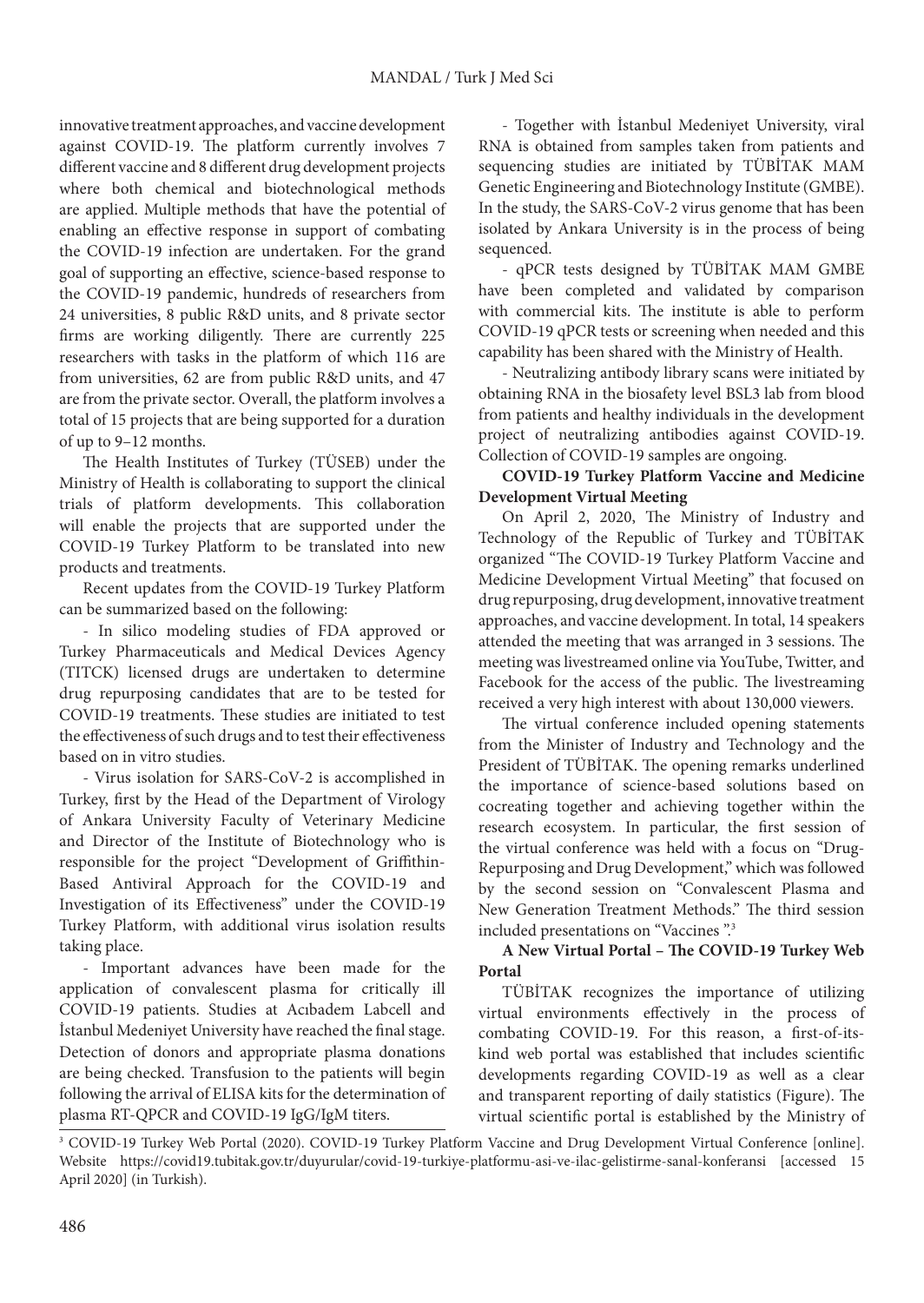# MANDAL / Turk J Med Sci



**Figure.** COVID-19 Turkey Web Portal 4 .

Industry and Technology of the Republic of Turkey and TÜBİTAK, namely the COVID-19 Turkey Web Portal.4 The portal includes recent developments, the competences of the Turkish ecosystem in related disciplines and sectors, and a Scientific Sharing Platform for competent researchers. Open science resources with a particular focus on COVID-19, including open-access publications, open access collections, and open data sets, are included from both national and international databases. Related research calls of TÜBİTAK, TÜSEB, the European Commission, and others are also announced. The portal has received more than 1.6 million visits from 210 thousand visitors since March 26, 2020.

### **Intern Researcher Scholarship Program (STAR) for COVID-19 Research Projects**

Another important aspect of mobilizing the research ecosystem for supporting a science-based combat with the COVID-19 pandemic is through motivating human resources. A rapid call is launched with a focus on supporting the participation of young scholars in COVID-19 related research topics while reaching important milestones of the research projects. Undergraduate, graduate, doctorate, and postdoctoral researchers are provided the opportunity of being supported with the Intern Researcher Scholarship Program (STAR) to participate in projects in the fight against COVID-19. The call aims to contribute to the fight against COVID-19, to minimize and control the spread of the epidemic in society, to protect public health, especially risk groups, and to mitigate the negative socio-economic effects of the epidemic.<sup>5</sup> From the perspective that the "coronavirus is not stronger than the measures that are taken," the call aims to increase the potential of young researchers to cooperate in the research ecosystem. The COVID-19 Projects Scholar Demand Interface was also created on the COVID-19 Turkey Web Portal to provide an opportunity for candidates who wish to apply under the call to meet with demands in COVID-19 projects.<sup>6</sup>

### **Increased Interaction between Researchers Across Disciplines and Countries**

A teleconference was held between representatives of the COVID-19 Turkey Platform and members of the Coronavirus Science Committee of the Ministry of Health of the Republic of Turkey, including experts in rheumatology and hematology, with the aim of sharing experiences and discussing common needs. At the international level, a teleconference was held with representatives of Academia

4 Ministry of Science and Technology of the Republic of Turkey and TÜBİTAK (2020), COVID-19 Turkey Web Portal [online]. Website https://covid19.tubitak.gov.tr/ [accessed 15 April 2020] (in Turkish).

<sup>5</sup> The Scientific and Technological Research Council of Turkey (2018). Intern Researcher Scholarship Program (STAR) [online]. Website https://www.tubitak.gov.tr/tr/duyuru/covid-19-ile-mucadeleye-genclerimizi-de-dahil-ediyoruz [accessed 15 April 2020] (in Turkish).

<sup>6</sup> COVID-19 Turkey Web Portal (2020). COVID-19 Projects Scholar Demand Interface [online]. Website https://covid19.tubitak.gov.tr/ covid-19-projeleri-bursiyer-talepleri-arayuzu [accessed 15 April 2020] (in Turkish).